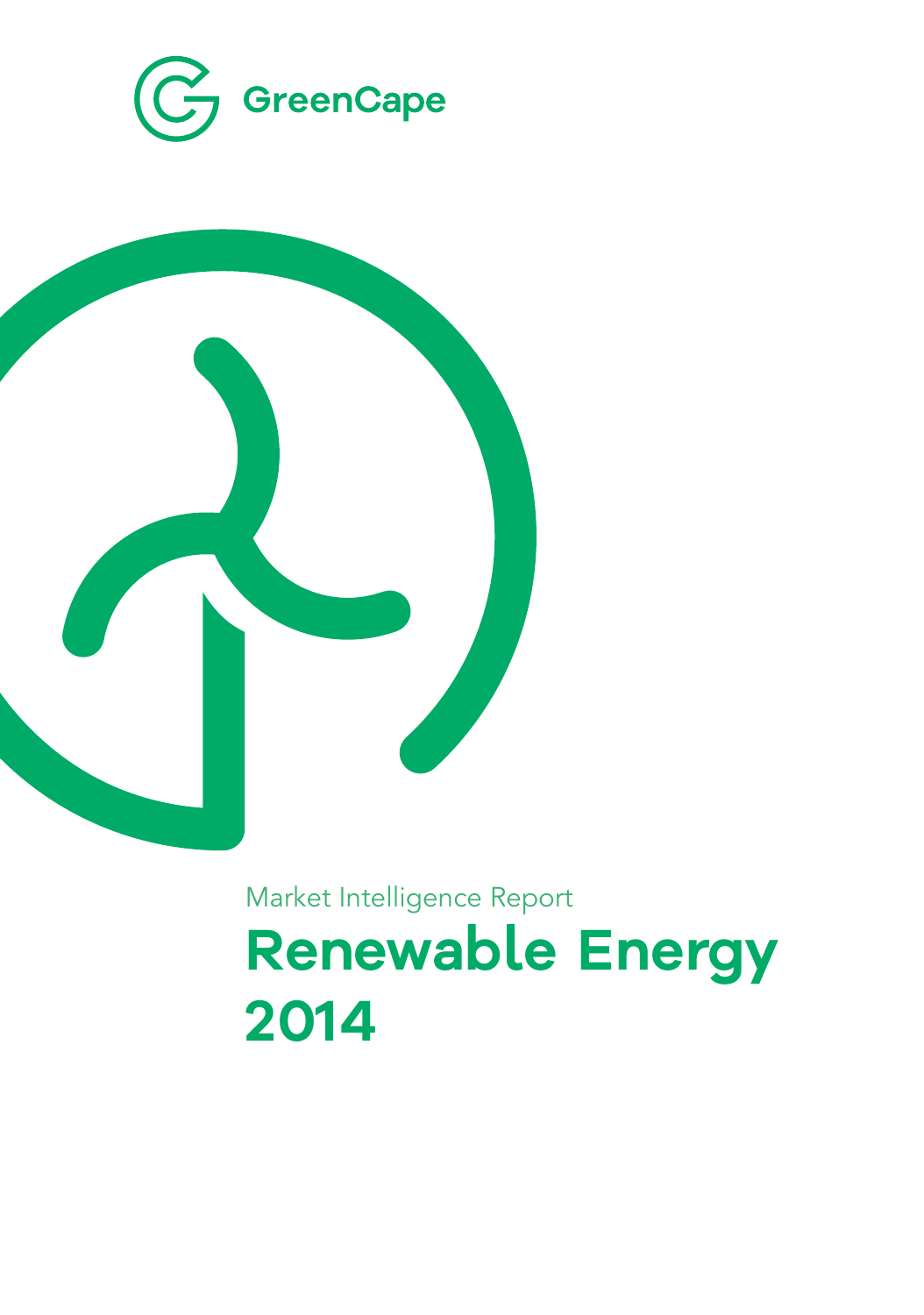| 1.  | Executive summary                                                                                                                                                                                                                                                                          | 4                                    |
|-----|--------------------------------------------------------------------------------------------------------------------------------------------------------------------------------------------------------------------------------------------------------------------------------------------|--------------------------------------|
| 2.  | Regulatory framework<br>2.1<br>National Development Plan<br>2.2<br>Integrated Energy Plan<br>2.3<br>IRP2010 - and revisions<br>2.4<br>Independent System and Market Operator (ISMO)<br>2.5<br>Accords and relevant policy<br>Green Economy Accord<br>i)<br>Local Procurement Accord<br>ii) | 5<br>5<br>5<br>6<br>6<br>6<br>6<br>6 |
| 3.  | Markets for renewable energy in South Africa<br>Utility-scale renewable energy<br>3.1<br>3.2<br>Where will we expect to see projects in the future?<br>3.3<br>Grid capacity constraints                                                                                                    | 7<br>8<br>9<br>10                    |
| 3.5 | Small Projects Bidding Programme<br>3.4<br>Standard offer Programme from Eskom<br>Private market<br>3.6<br>Positives in the private market<br>i)<br>ii)<br>Negatives in the private market                                                                                                 | 13<br>14<br>14<br>14<br>15           |
| 4.  | Manufacturing renewable energy components in South Africa                                                                                                                                                                                                                                  | 16                                   |
|     | Wind<br>4.1<br>4.2<br>Photovoltaic                                                                                                                                                                                                                                                         | 16<br>16                             |
| 5.  | Doing business in the Western Cape<br>Tangible opportunities for new and existing companies<br>5.1                                                                                                                                                                                         | 17<br>17                             |
|     | Appendix: How to become an independent power producer (IPP)                                                                                                                                                                                                                                | 16                                   |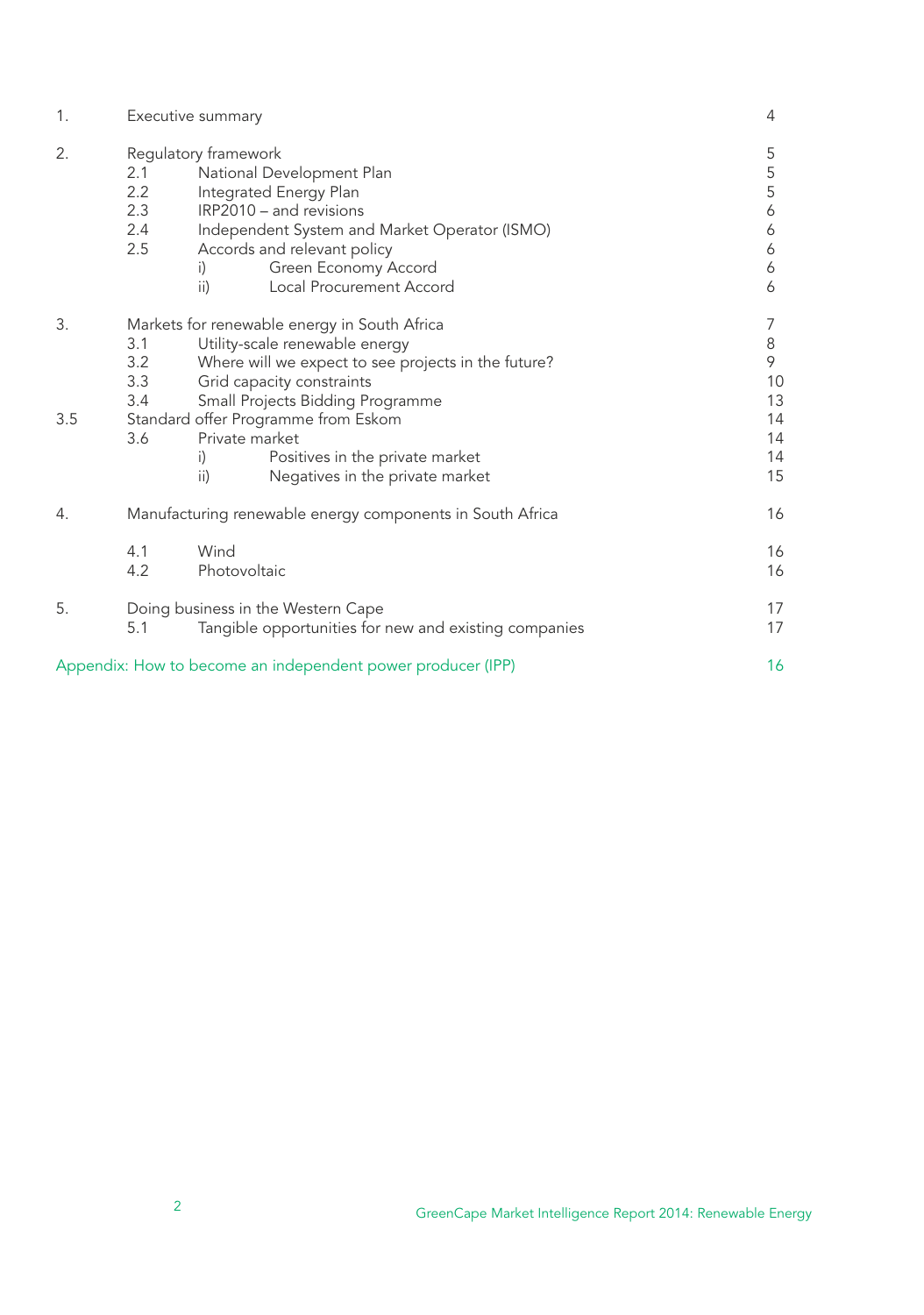# List of acronyms

| <b>CCDI</b>    | Cape Craft & Design Institute                                     |
|----------------|-------------------------------------------------------------------|
| <b>CSIR</b>    | Council for Scientific and Industrial Research                    |
| <b>CSP</b>     | <b>Concentrated Solar Power</b>                                   |
| <b>DAFF</b>    | Department of Agriculture, Forestry and Fisheries                 |
| <b>DoE</b>     | Department of Energy                                              |
| <b>DEA</b>     | Department of Environmental Affairs                               |
| <b>DoMR</b>    | Department of Mineral Resources                                   |
| dti            | Department of Trade and Industry                                  |
| <b>DWA</b>     | Department of Water Affairs                                       |
| <b>EDD</b>     | Economic Development Department                                   |
| EIA            | <b>Environmental Impact Assessments</b>                           |
| <b>EPC</b>     | Engineering, Procurement and Construction                         |
| GW             | Gigawatt                                                          |
| <b>IDC</b>     | Industrial Development Corporation                                |
| <b>IEP</b>     | Integrated Energy Plan                                            |
| <b>IPP</b>     | independent power producers                                       |
| <b>IPPPP</b>   | Independent Power Producer Procurement Programme                  |
| <b>IRP</b>     | Integrated Resource Plan                                          |
| <b>IRP</b>     | Integrated Resource Plan                                          |
| <b>ISMO</b>    | Independent System and Market Operator                            |
| Kwp            | Kilowatt peak                                                     |
| <b>LUPO</b>    | Land Use Planning Ordinance 15/1985                               |
| <b>MW</b>      | Megawatt                                                          |
| MWh            | Megawatt hours                                                    |
| <b>NDP</b>     | National Development Plan                                         |
| <b>NERSA</b>   | National Energy Regulator of South Africa                         |
| <b>PPA</b>     | Power Purchase Agreement                                          |
| <b>PV</b>      | Photovoltaic                                                      |
| <b>REDISA</b>  | Recycling and Economic Development Initiative of South Africa     |
| <b>REIPPPP</b> | Renewable Energy Independent Power Producer Procurement Programme |
| <b>RFP</b>     | Request for Proposal                                              |
| <b>USREP</b>   | Utility-Scale Renewable Energy Programme                          |
| <b>WWF</b>     | World Wildlife Fund for Nature                                    |
|                |                                                                   |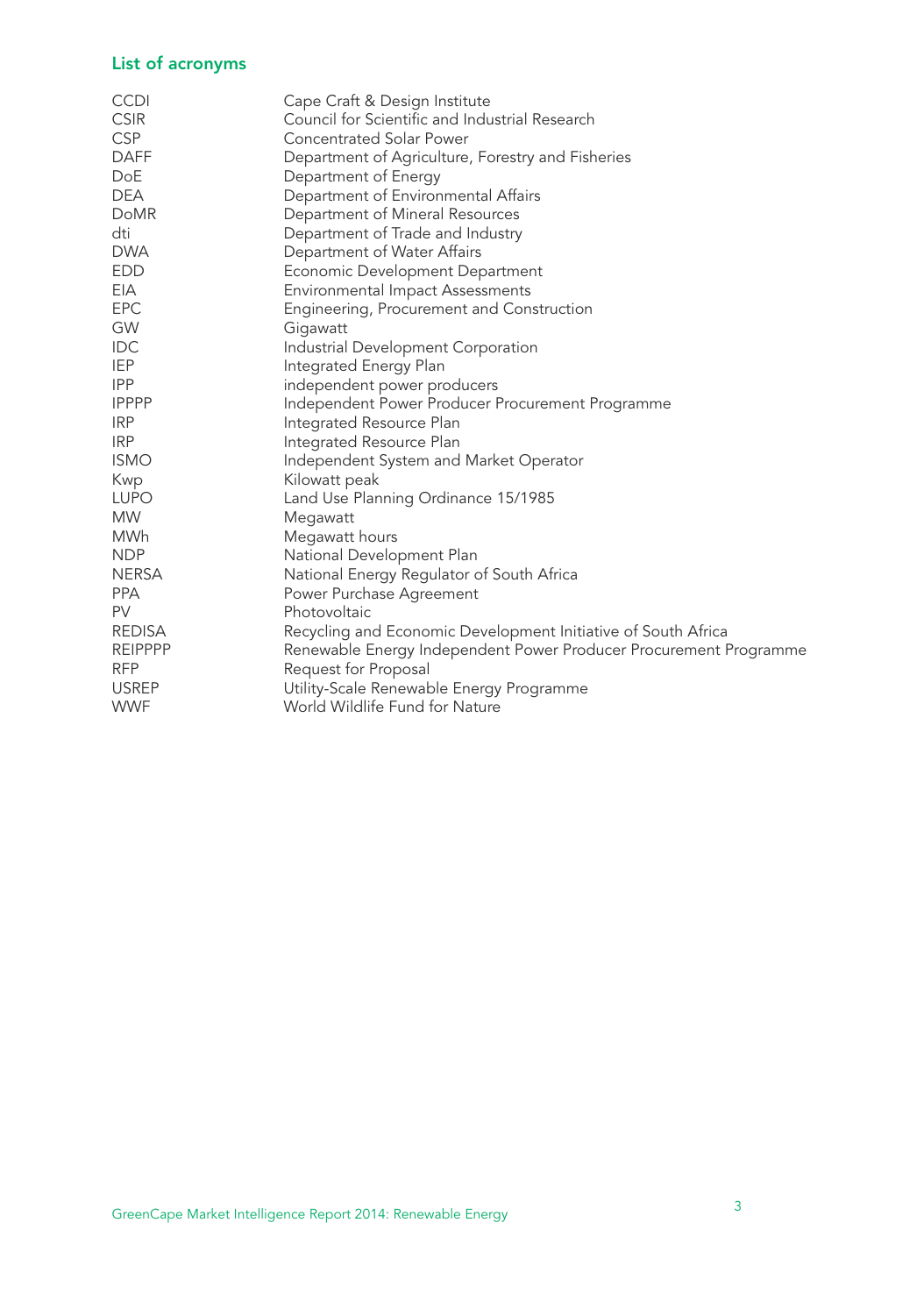# **1. Executive summary**

Through the Independent Power Producer Procurement Programme (IPPPP), South Africa has contracted renewable energy installations for just under 4 000 megawatts (MW) of power using various technologies.

The first utility-scale projects in South Africa were connected to the grid in late 2013. There is an increasing drive towards higher local content and job creation, which has seen multiple manufacturers establish themselves in the country.

The national strategy around electricity has placed a strong focus on renewable energy providing support to the traditional supply, which is dominated by coal. The latest iteration of the Integrated Resource Plan (IRP) sets a target for 42% of all new planned power stations built in South Africa to be renewable energy. This is set to be adjusted upwards.

This market intelligence report (MIR) is designed to give a snapshot overview of each of the four renewable energy markets in South Africa.

In particular, the report focuses on policy and regulations and how to execute projects.

**The latest iteration of the Integrated Resource Plan (IRP) sets a target for 42% of all new planned power stations built in South Africa to be renewable energy.** 

**42%**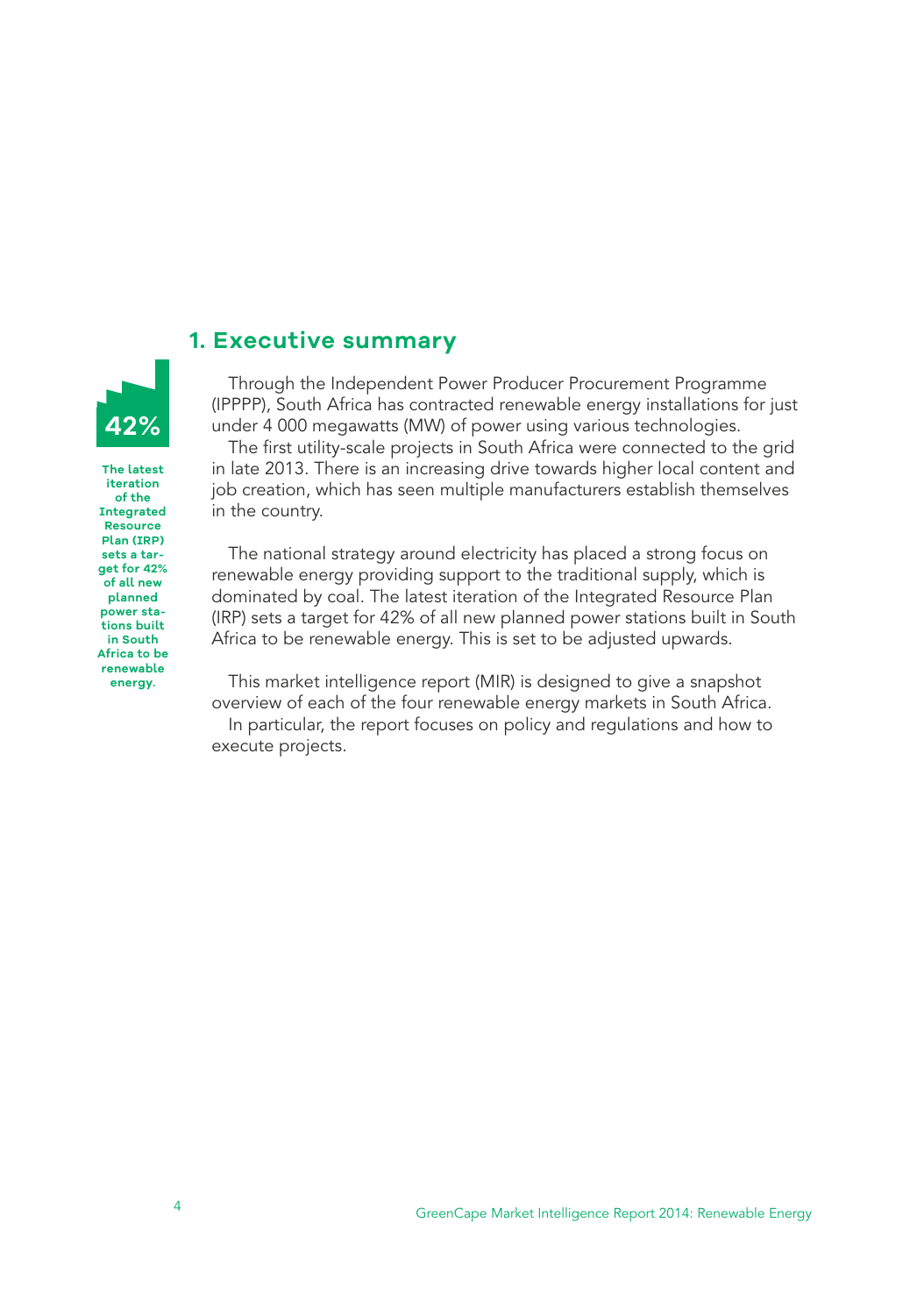# **2. Regulatory Framework**

The regulatory framework for energy in South Africa is governed by the Department of Energy (DoE) and the National Energy Regulator of South Africa (NERSA). There are several key stakeholders involved in the development of energy policy, including the national utility, Eskom, the National Treasury, the Department of Trade and Industry (dti) and the Economic Development Department (EDD). Each has a very specific role to play in the policy context.

# **2.1 National Development Plan**

The National Development Plan (NDP) lays out the development path for South Africa. At the time of writing this plan had not been universally accepted in South Africa, and had yet to be officially adopted by government.

However, in this context, it is relevant to know how the NDP shapes the energy sector in South Africa. The NDP supports the procurement of at least 20 GW of renewable energy by 2030. There are a number of electricity-related infrastructure proposals. Of these, perhaps the most important is the independent system and market operator. This is discussed in more detail later in this report.

# **2.2 Integrated Energy Plan**

The Integrated Energy Plan (IEP), which should be distinguished from the Integrated Resource Plan (IRP), focuses on all the country's energy requirements and how these are most economically provided. Where the IRP focuses specifically on electricity, the IEP concentrates on all the energy requirements.

### The IEP has the following stated objectives:

- 1: Ensure the security of supply
- 2: Minimise the cost of energy supply
- 3: Increase access to energy
- 4: Diversify supply sources and primary sources of energy
- 5: Minimise emissions from the energy sector
- 6: Promote energy efficiency in the economy
- 7: Promote localisation and technology transfer and job creation
- 8: Promote the conservation of water.

The IEP forms the broader context for the electricity-focused IRP.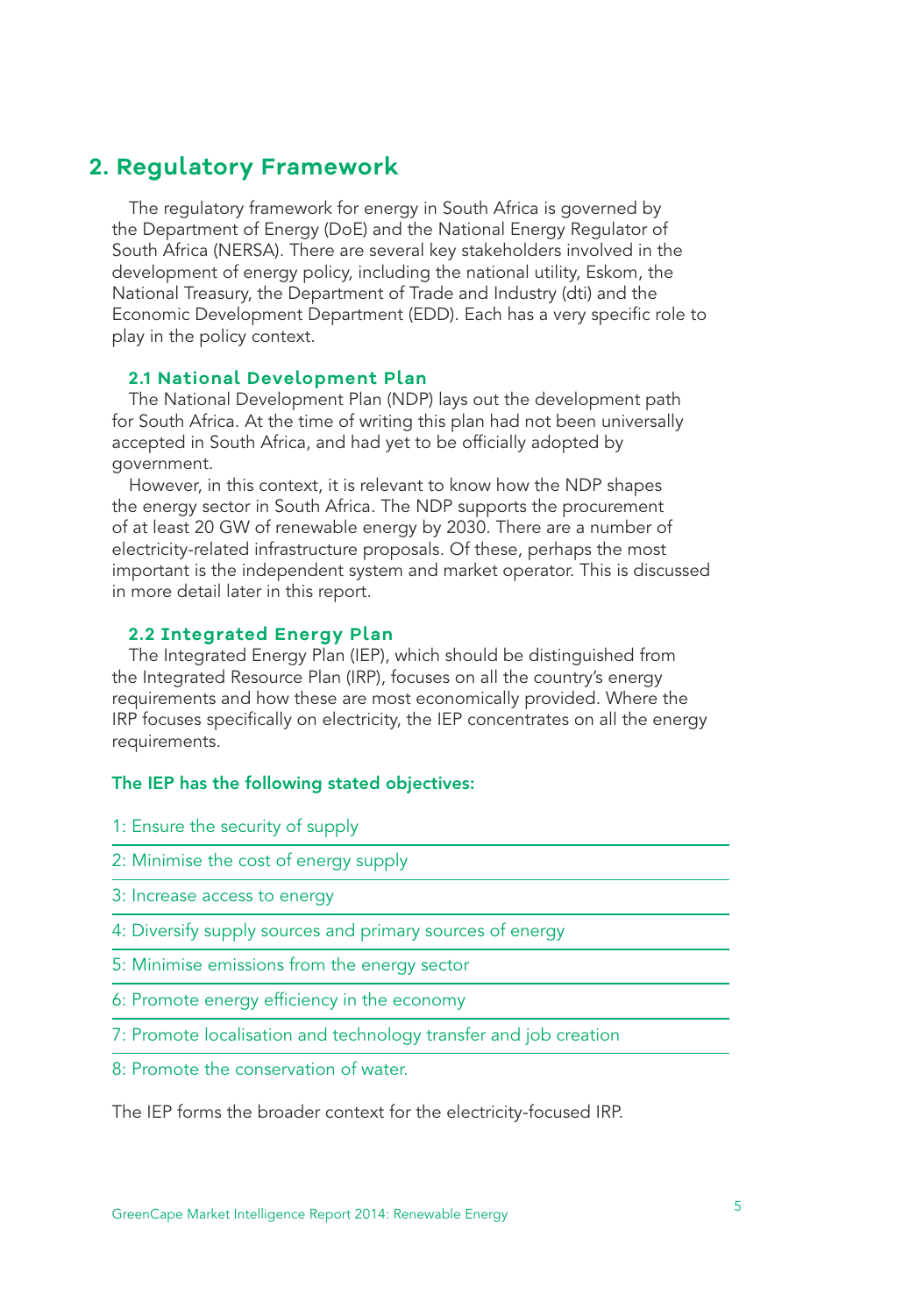# **2.3 IRP 2010-2030 – Update**

The IRP is the policy document that governs the technology choices, timing and procurement of the various electricity generation technologies that will support the South African grid. The first version, written in 2010 and promulgated in 2011, allocated 17,8 GW to renewable energy technologies over the next 20 years.

The IRP revision, which was released in late 2013, is currently out for public comment. This edition increases the pace at which renewable energy is to be integrated into the grid allocation, averaging 2,2 GW per year to renewable energy. As public comments are considered, it is anticipated that the plan will adjust. However, experience has shown that renewables have been cheaper than anticipated. This increases the likelihood that renewables will be favourably viewed in the IRP2010 revisions. Accordingly, GreenCape expects that the roll out for renewables will continue. We anticipate an annual allocation of 1 GW for wind, 1 GW for photovoltaic (PV), 200 MW for concentrated solar power (CSP) and approximately 200 MW for landfill, hydro, biomass and biogas.

# **2.4 Independent System and Market Operator (ISMO)**

At the time of writing The Independent System and Market Operator (ISMO) bill was designed to separate the distribution, transmission, infrastructure and the generation assets of the national utility.

This bill was expected to be passed in 2013, but this was not the case. The national utility is a state-owned monopoly. The introduction of multiple independent power producers (IPP) raised concerns around the monopolistic nature of the utility. The ISMO is intended to control the transmission and distribution business. There have been numerous delays and difficulties in finalising the bill.

As far as IPPs are concerned, Eskom is currently the signatory on the 20-year power purchase agreements. This agreement is underwritten by National Treasury.

# **2.5 Accords and relevant policy**

South Africa's strategic plans have a strong focus on infrastructure. Business, labour and government have signed accords to ensure that as much of the spending on infrastructure and the burgeoning green economy is kept in South Africa. These accords are:

# **i) Green Economy Accord**

Signed at the end of 2011, this accord brings together a coalition of interests in an effort to shift South Africa towards a less carbon-intensive economy and to bolster job creation and industrial development. It contains commitments in 12 areas, ranging from installation of solar water heating systems, to increased investment in green industrial activities and the promotion of technical skills for the green sector.

# **ii) Local Procurement Accord**

This accord sets an aspirational target for 75% of all products to be manufactured locally. The accord represents commitments by government, trade unions and business to achieve a high level of localisation. The Local Procurement Accord includes a monitoring and evaluation mechanism to ensure that the accord's goals are met.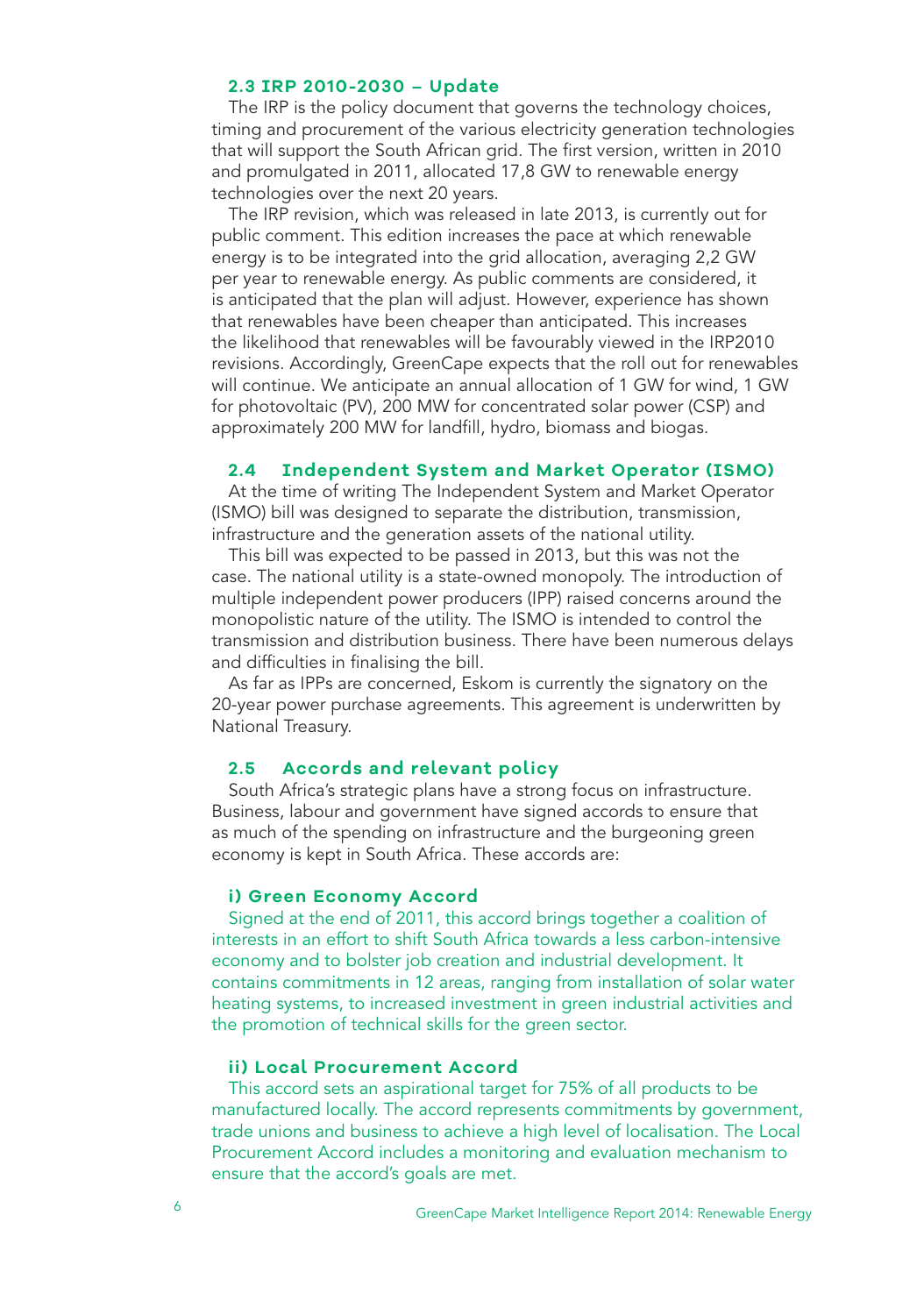# **3. Markets for renewable energy in South Africa**

There are four broad markets for renewable energy in South Africa which are considered in detail below.

# **3.1 Utility-scale renewable energy**

The utility scale market opportunity, comprised of the renewable energy independent power producer procurement programme (REIPPPP/ REI4P), in South Africa has signed contracts for almost 4 000 MW of renewable energy over the last two years. This programme follows a competitive bidding process. The requirements to bid are high: projects need to show that they have all the land permissions in place and that they have secured finance to support the bid. See Appendix A: How to become an IPP, for more detail.

The long-term planning for renewable energy procurement is done through the IRP. But there have been two ministerial determinations for renewables. The first, for 3 725 MW, was largely taken up in the first two rounds of bidding, with a further 3 200 MW allocation later.

| <b>Technology</b>        | <b>MW</b> capacity<br>allocated<br>in first bid<br>window | <b>MW</b> capacity<br>allocated in<br>second bid<br>window | <b>MW</b> capacity<br>allocated in third<br>bid window | <b>MW</b> capacity<br>remaining |
|--------------------------|-----------------------------------------------------------|------------------------------------------------------------|--------------------------------------------------------|---------------------------------|
| Solar PV                 | 632                                                       | 417                                                        | 435                                                    | 1 0 4 1                         |
| Wind                     | 634                                                       | 563                                                        | 787                                                    | 1 3 3 6                         |
| Concentrated solar power | 150                                                       | 50                                                         | 200                                                    | 200                             |
| Small hydro (≤40MW)      | $\mathbf 0$                                               | 14                                                         | 0                                                      | 121                             |
| Landfill gas             | $\Omega$                                                  | $\Omega$                                                   | 18                                                     | 7                               |
| <b>Biomass</b>           | $\Omega$                                                  | 0                                                          | 16                                                     | 43                              |
| <b>Biogas</b>            | $\mathbf 0$                                               | 0                                                          | $\Omega$                                               | 60                              |
| <b>Total</b>             | 1416                                                      | 1 0 4 4                                                    | 1456                                                   | 2808                            |

According to the IPP website, allocations stand at:

1.8 GW for wind and

1.4 GW for solar PV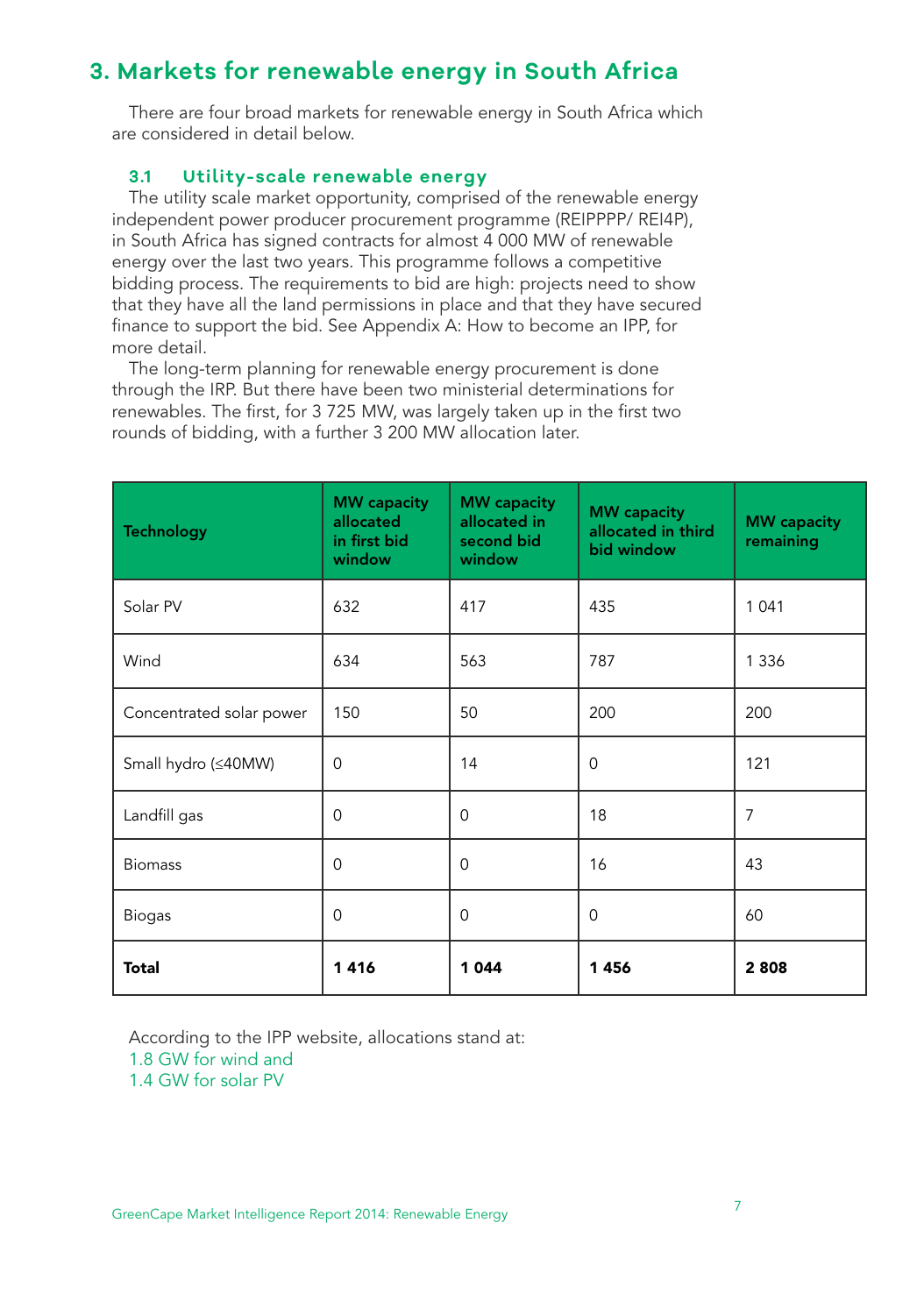The bidding process has seen rapid price digression and highly competitive bidding for projects. There were 93 bids in the third round. Of these 93 bids, only 17 projects were awarded preferred bidder status. After the bid, the DoE announced that an extra allocation would be made due to the competitiveness of the projects that submitted bids. At the time of writing, this allocation had not yet been made.

The table below outlines the average bidding prices in the third bidding round.

| <b>Technology</b> | <b>Allocation Round 1</b>            | <b>Allocation Round 2</b>              | <b>Allocation Round 3</b>            |
|-------------------|--------------------------------------|----------------------------------------|--------------------------------------|
| Wind              | 634 MW @ Average Price:<br>R1.14/Kwh | 562,5 MW @ Average Price:<br>R0.89/Kwh | 787 MW @ Average Price:<br>R0.74/Kwh |
| Solar PV          | 632 MW @ Average Price:<br>R2.75/Kwh | 417 MW @ Average Price:<br>R1.65/Kwh   | 435 MW @ Average Price:<br>R0.99/Kwh |
| <b>CSP</b>        | 150 MW @ R1.14/Kwh                   | 50 MW @ R2.51/Kwh                      | 200 MW @ R1.60/Kwh                   |
| Small Hydro       |                                      | 14,3 MW                                |                                      |
| Landfill Gas      |                                      |                                        | 18 MW @ R0.74/Kwh                    |
| <b>BioMass</b>    |                                      |                                        | 17 MW @ R1.40/Kwh                    |

\* The pricing structure of CSP changed in round three. At the time of writing, a base price had been set, reflected as the R1,60 Kwh. The project will receive 270% of the base price during the peak power period. The logic is to ensure that the CSP projects include storage.

The price digression in the programme is self-evident. The third round of bidding attracted strong utility participation and a number of successful projects were bid on balance sheet, rather than project finance. This evolution has led to increasingly competitive bids. GreenCape predicts that future rounds will be similarly competitive, with an increasing focus on the economic development contributions.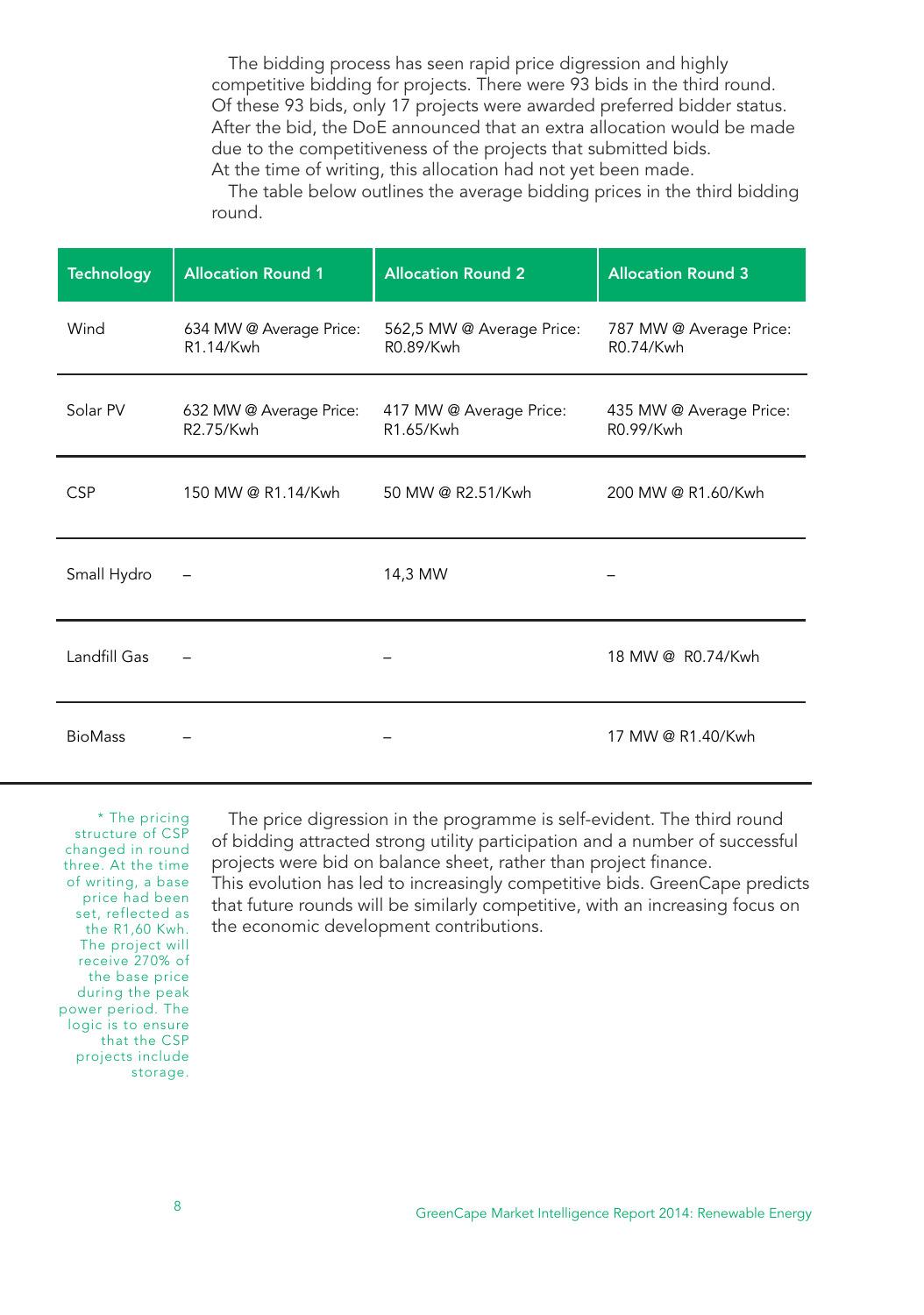The projects evaluation has a 70/30 scoring split, with the bulk of the score – 70 points – going to the price component of the bid. The remaining 30 points are made up through the economic and social development score card. The score card carries the following weightings:

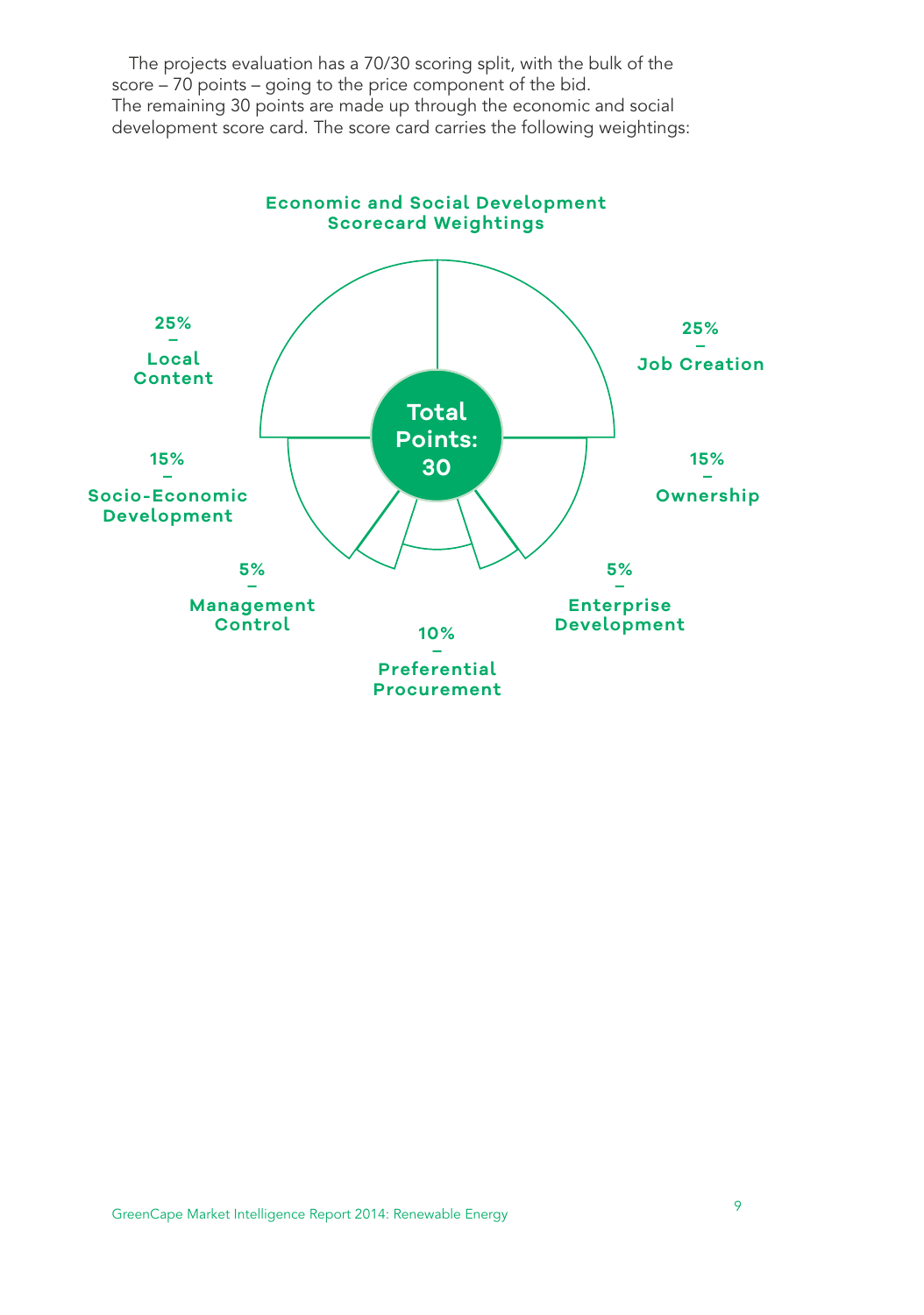# 3.2 Where will we expect to see projects in the future?

There have been over 1 500 environmental authorisation applications for renewable energy projects in South Africa, representing 177 GW of projects applied for. Of these, a total of 512 have received authorisation. The total rated capacity of projects with environmental authorisation is just over 66 GW.

For the utility-scale projects, environmental authorisation typically takes two years and can cost between R2 million and R6 million. Environmental authorisation has the longest lead time and is just one of many permissions required to bid (see Appendix A for detail).

The graphs below show a breakdown of where the environmental impact assessments (EIAs) have been applied for, and where they have been approved.

These graphs are based on 2013 information, and it is likely that some extra EIAs would have been approved by the time this report is published.





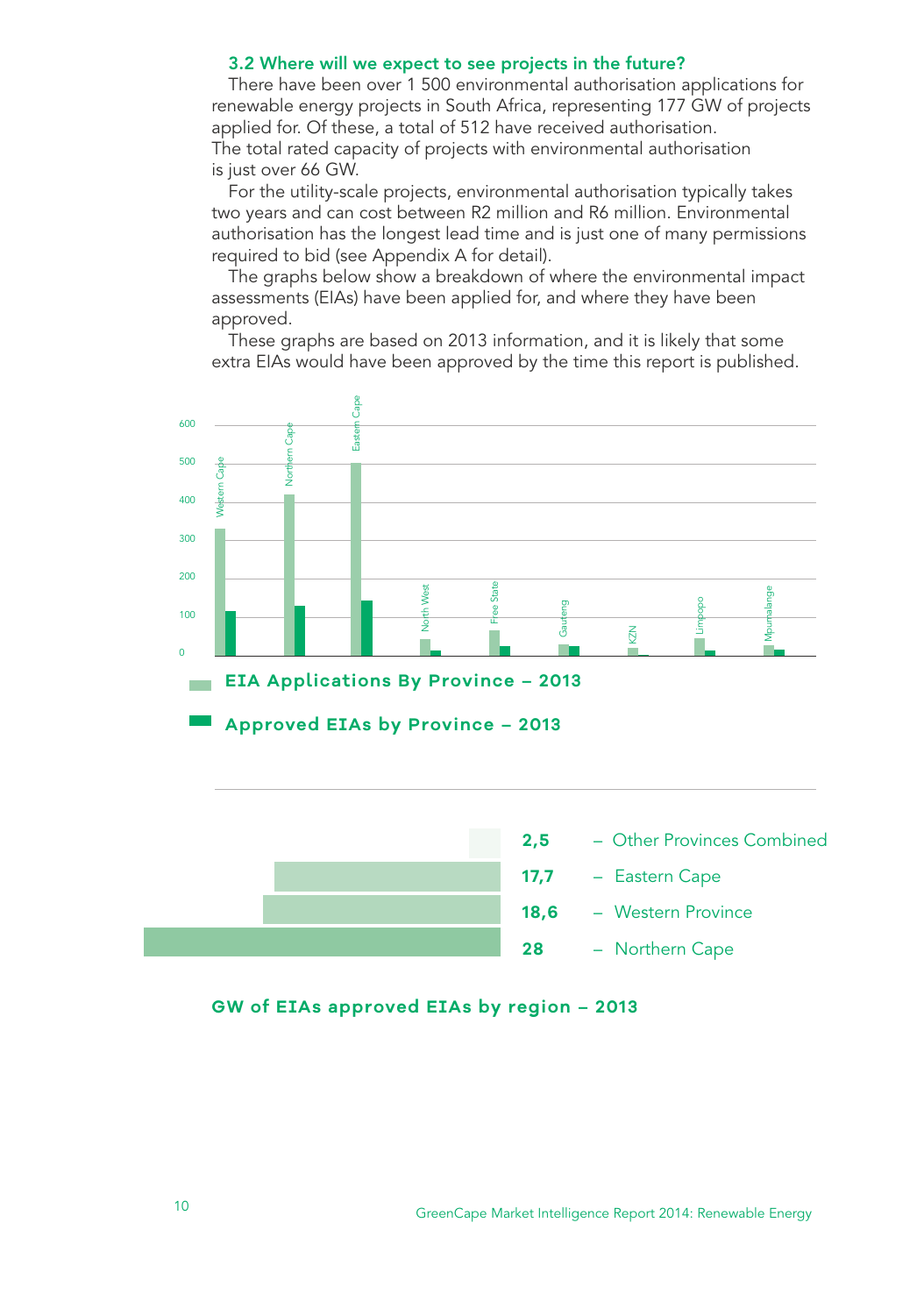# 3.3 Grid capacity constraints

One of the increasing constraints affecting the South African renewable energy system is the ability to evacuate power. Unlike many other countries, the developer has a responsibility to bring the power to a substation that can evacuate that power. Eskom has provided a comprehensive grid study of the stability, which analyses the steady state and stability limit. This is an extract for the Western Cape. The full study is available on request.

| Substation-<br><b>Name</b>  | Trans-<br>former<br>Voltage<br>Levels<br>(kV) | Trans-<br>former<br>Capacity<br>(MVA) | $N-1$<br>Trans-<br>former<br>Limit<br>(MVA) | <b>HV Busbar</b><br><b>Gen Limit</b><br>(MW) | <b>Commited Gen</b><br>Capacity<br>(MW) | 2016<br>Generation<br>Limit | Stabitity<br>Limit |
|-----------------------------|-----------------------------------------------|---------------------------------------|---------------------------------------------|----------------------------------------------|-----------------------------------------|-----------------------------|--------------------|
| <b>Southern Cape Region</b> |                                               |                                       |                                             |                                              |                                         |                             |                    |
| <b>Bacchus</b>              | 400/132                                       | 2x500                                 | 500                                         | 940                                          | 62                                      | 438                         |                    |
| Droerivier                  | 400/132                                       | 2x120                                 | 120                                         | 953                                          | $\mathbf 0$                             | 120                         |                    |
| Kappa                       | 765/400                                       | 1×2000                                | $\mathbf 0$                                 | 926                                          | $\Omega$                                | $\mathbf 0$                 | 3318               |
| Proteus                     | 400/132                                       | 1x500                                 | $\mathbf 0$                                 | 499                                          | 62                                      | 438)                        |                    |
| <b>West Coast Region</b>    |                                               |                                       |                                             |                                              |                                         |                             |                    |
| Helios                      | 400/22                                        | 2x45                                  | 45                                          | 554                                          | $\Omega$                                | 45                          |                    |
| Droerivier                  | 400/132                                       | 2x120                                 | 120                                         | 641                                          | 109                                     | 11                          | 2616               |
| Aurora                      | 400/132                                       | 2x250                                 | 1250                                        | 1622                                         | 161                                     | 1089                        |                    |
| <b>TOTALS</b>               |                                               |                                       | 1380                                        | 2616                                         | 270                                     | 1145                        |                    |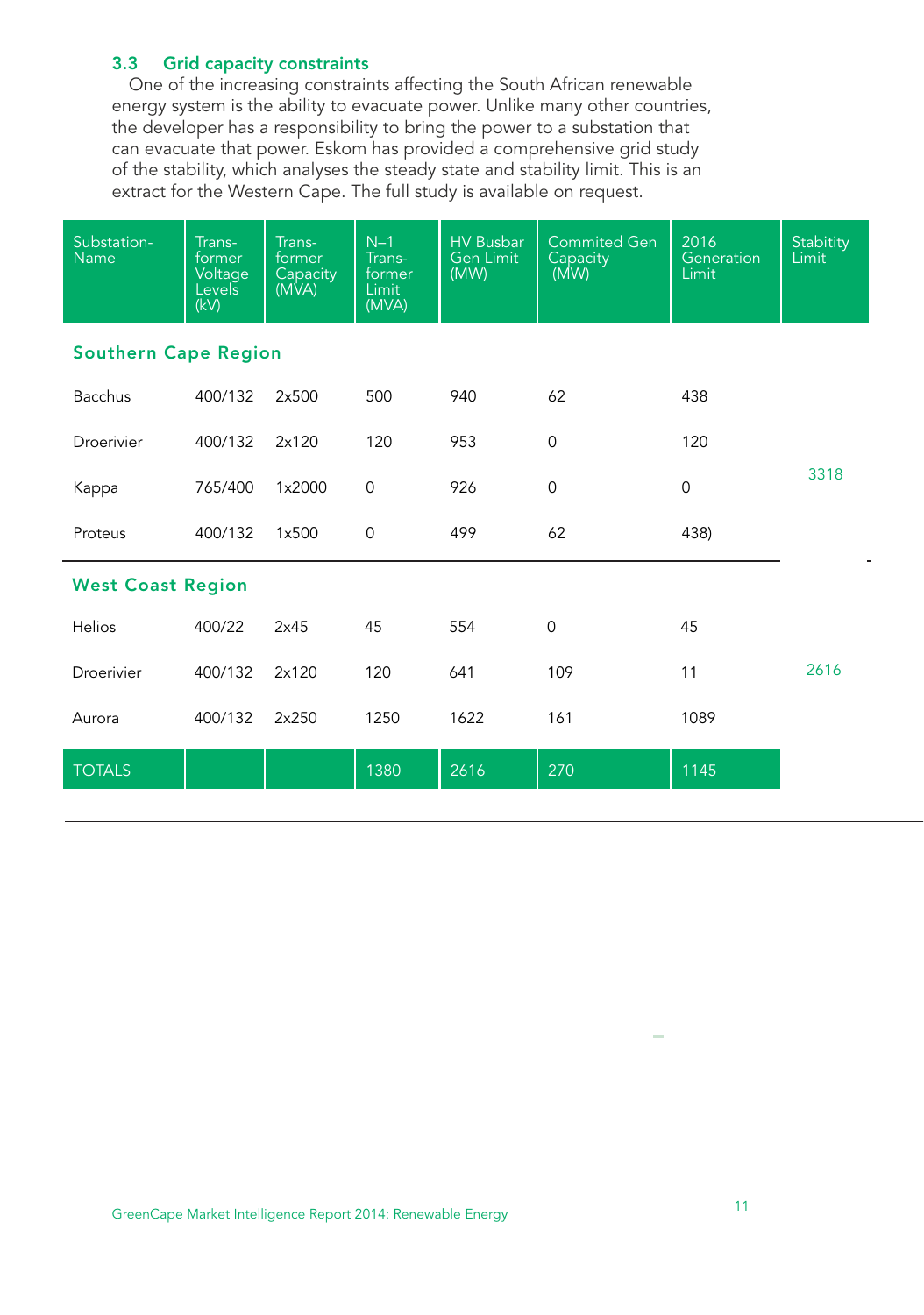This is an overview of the maximum theoretical renewable energy grid capacity. The ability to match suitable, available sites to the location of the substation is a challenge, particularly as much of the land area is unsuitable, and the IPP bears the costs of bringing the power to the substation. It is also critical to bear in mind that the individual thermal capacities of each individual line, or the connection size for individual substations, will vary.

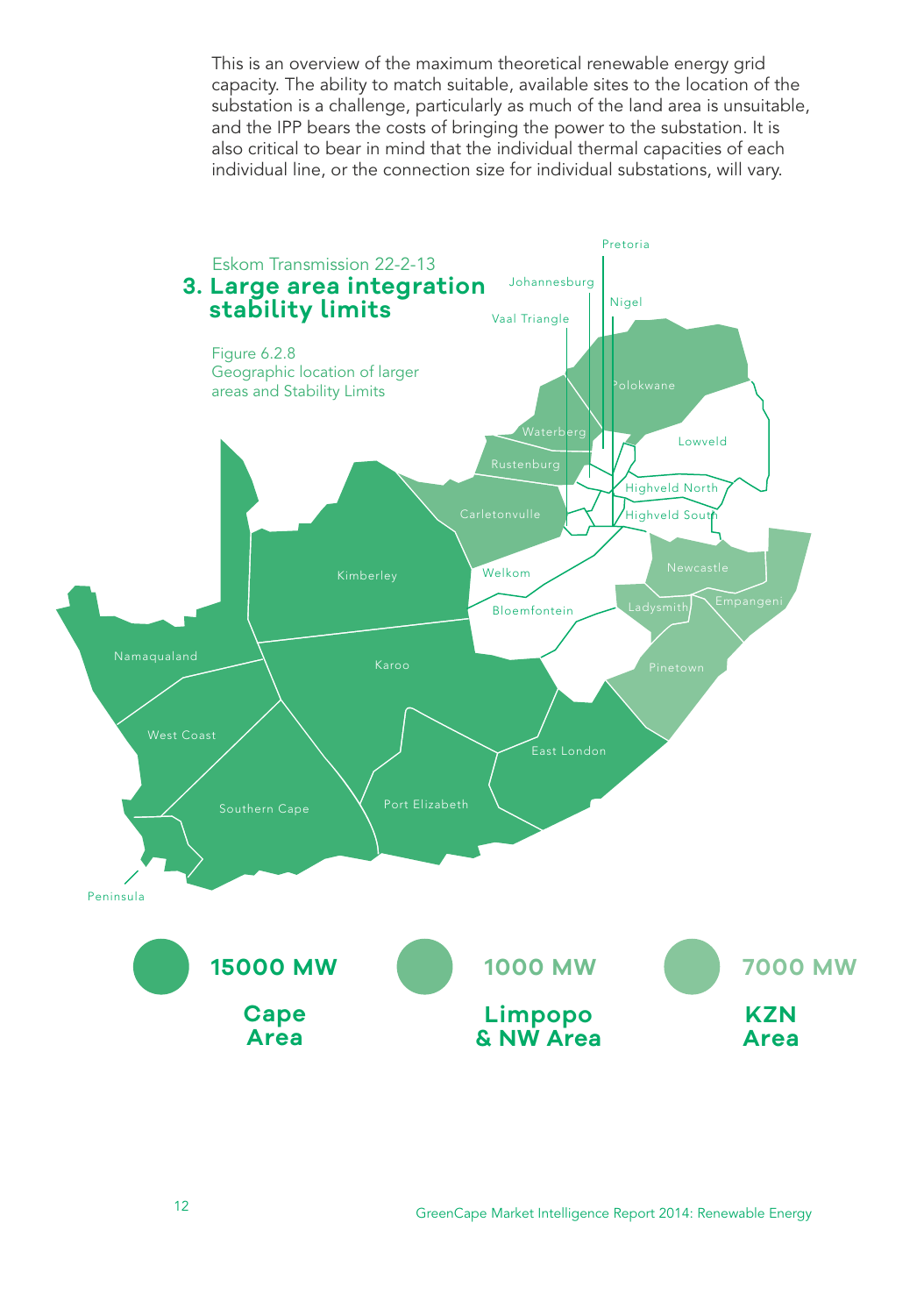# **3.4 Small Projects Bidding Programme**

In 2013, the DoE announced a Small Projects Bidding Programme for renewable energy. This programme followed a very similar process to the Utility-Scale Programme, but is for projects of 1 MW to 5 MW. The Small Projects Bidding Programme will be broken into two stages and four bidding opportunities. Different to the utility-scale bid, contracts will be between five and 20 years, which the bidder will define.

There are ceiling prices that may be bid for each technology, as follows:

| Price cap   |  |  |
|-------------|--|--|
| R 1 000/MWh |  |  |
| R 1 400/MWh |  |  |
| R 1 400/MWh |  |  |
| R 900/MWh   |  |  |
| R 940/MWh   |  |  |
|             |  |  |

All of these steps were required at bid submission to be eligible tobid in the Utility-Scale Programme. To make the small bid slightly easier, the bidding has been split into two phases. The first phase does not require the full financial models.

| Evaluation criteria                   |              | Stage 1 Stage 2 |
|---------------------------------------|--------------|-----------------|
| Legal criteria and evaluation         |              |                 |
| Land acquisition and use rights       |              |                 |
| Environmental criteria and evaluation |              |                 |
| Technical criteria and evaluation     |              |                 |
| Economic development criteria         |              |                 |
| Financial criteria and evaluation     | $\mathsf{x}$ |                 |
| Structure of project                  | X            |                 |
| Value for money                       | x            |                 |

The biggest concern raised around the small bid is the transaction costs: the level of contracting and due diligence appears to be the same for both small and large projects. This will make the small projects very expensive. The Industrial Development Corporation (IDC) has taken the lead on exploring the possibility of standardised agreements. This should relieve some pressure on transaction costs.



First stage 1 Bid registration date – 16 September 2013

Last date for bidders to submit written questions in terms of clause 30

14 September 2013

Last date for department to issue briefing notes in terms of clause 43

30 September 2013

First stage 1 bid submission date

14 October 2013

Second stage 1 bid submission date

10 February 2014

Third stage 1 bid submission date

14 July 2014

Fourth stage 1 bid submission date

9 February 2015

First stage 2 bid submission date

14 April 2014

Second stage 2 bid submission date

23 March 2015

Third stage 2 bid submission date

1 June 2015

Fourth stage 2 bid submission date

21 March 2016

\* IPP website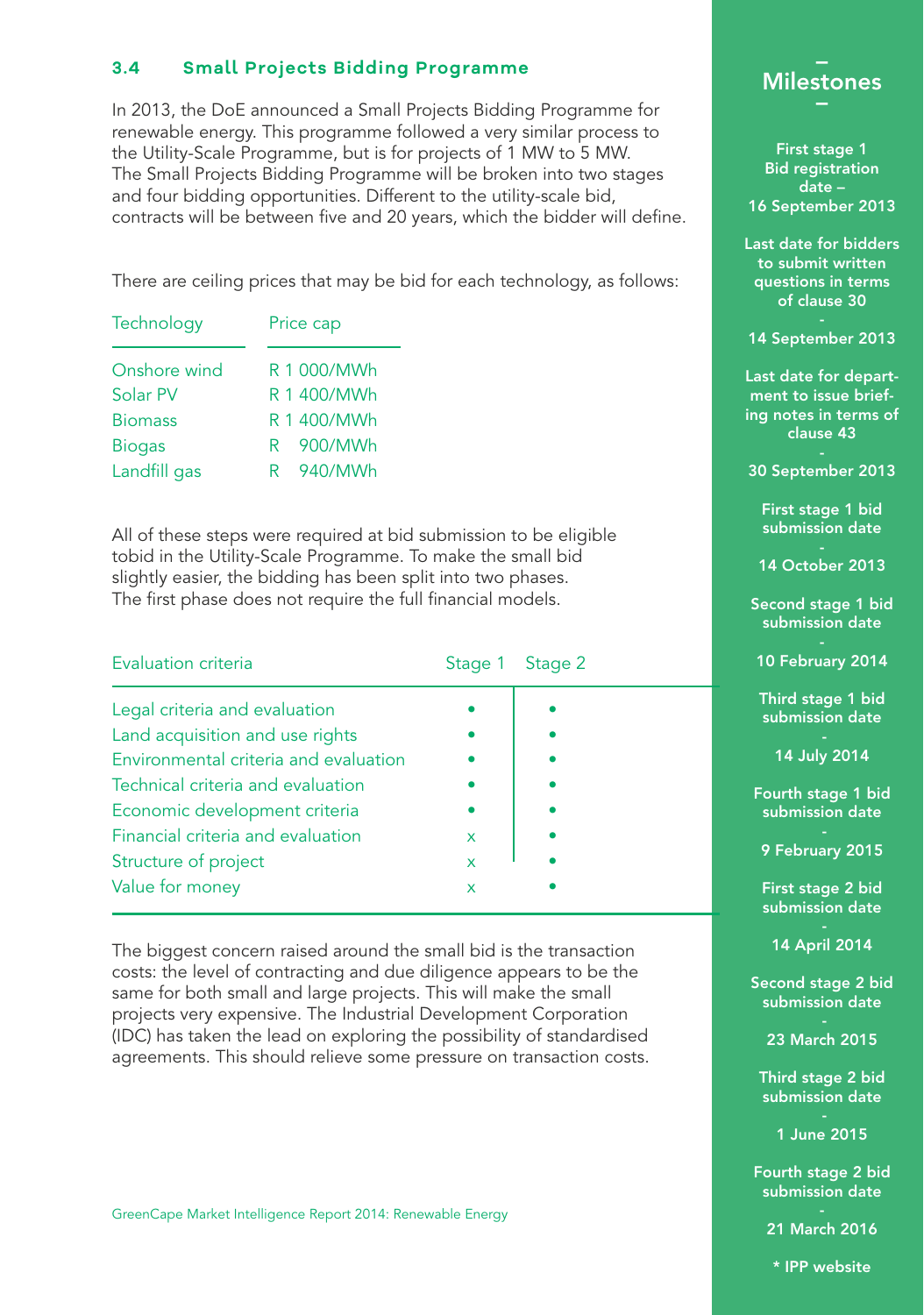# **3.5 Standard offer Programme from Eskom**

\* For more information on this and other Eskom energy efficiency and demand-side management programmes, please see the Energy Efficiency desk market intelligence report.

The Eskom Standard offer Programme (SoP) is run by the Energy Efficiency and Demand-Side Management (EEDSM) Unit. The programme had an initial application period for up to 20 MW of projects. The size of individual projects was limited to between 10 kw and 1 MW. In addition, the projects were limited to self-consumptions, with nothing being sent back into the grid.

Eskom would pay successful projects R1,20 per Kwh, which projects produced and consumed themselves. This was in effect a double saving. The consumer would not have to pay Eskom for the power, and would receive a subsidy of R1,20 for doing so. This project was designed to take pressure off the national grid.

The R1,20 per Kwh is paid over three years. 70% of the expected power that would be generated over the three years would be paid up front.

This SoP was attractive. It became over-subscribed and the SoP window is now closed. It is expected that the programme will launch again, either through Eskom or the DoE. Eskom has put the project on hold as the full allocation of 20 MW has been exceeded.

# **3.6 Private market**

The private market for renewable energy in South Africa has grown significantly in 2013, with many domestic and commercial systems installed.

The PV localisation road map for South Africa, developed in conjunction with the World Wildlife Fund (WWF), the industry association and the dti, identified that the private market had the potential to be as large as the utility-scale market. The opportunity to have distributed embedded generation is attractive.

This market is bolstered by falling PV prices, increasing electricity prices and attractive funding packages.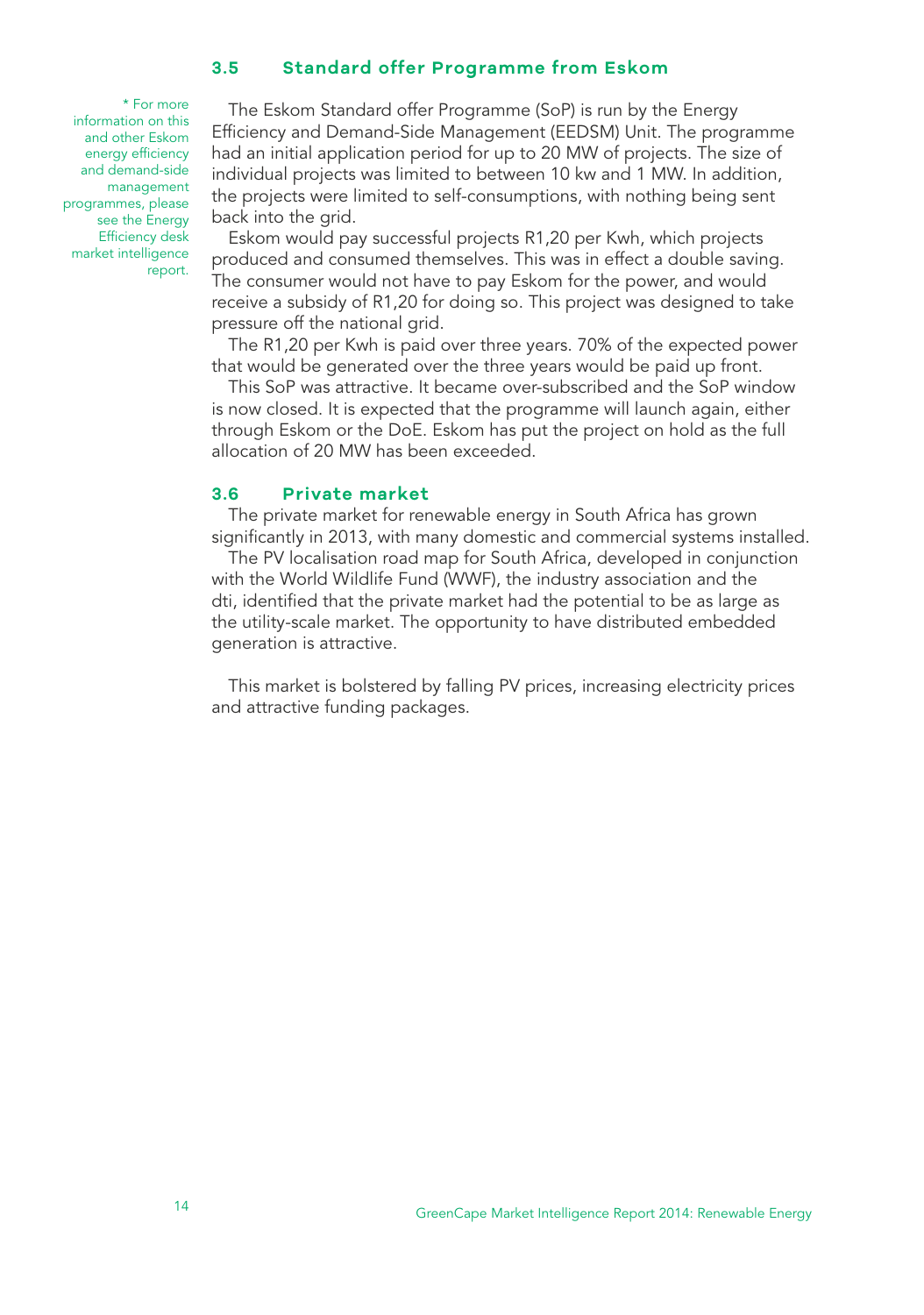### Positives in the private market

Wealthier private households can pay as much as R1,60/kwh for electricity. This is competitive with rooftop PV

Businesses see this as a visible marketing tool and a way to take some control over their electricity

As a result of increasing environmental awareness in South Africa, private electricity generation is becoming more popular

The carbon tax draft has been published. Top-end domestic consumers are anticipating further increases in electricity prices and domestic generation is an opportunity to take control

The market will continue to grow as domestic generation becomes more visible

nnovative finance packages are available. In its Green Energy Fund, the IDC offers prime less 2% for energy efficiency and renewable energy

The grid code, standards and regulations around gridtied systems are progressing

There is a huge amount of pressure to allow net or bi-directional metering for embedded systems and some municipalities have begun to allow this.

# Negatives in the private market

There is still a need to create significantly more consumer awareness in South Africa before private generation becomes a well-known option

Municipalities make a surplus from the sale of electricity and there is a fear that revenue will fall if domestic generation is allowed. This is a perverse structural incentive in the private market, since higher paying consumers who are most attracted to self-generation cross-subsidise the free basic allocations to the poorest customers

There is no standard approach for bi-directional or net metering. This means that each municipal utility prices its electricity differently

The standards, grid code and safety issues are being addressed but still hinder progress in the private market.

In South Africa, the private market is still in its infancy. But as the market begins to grow, there will be opportunities for job creation and economic development.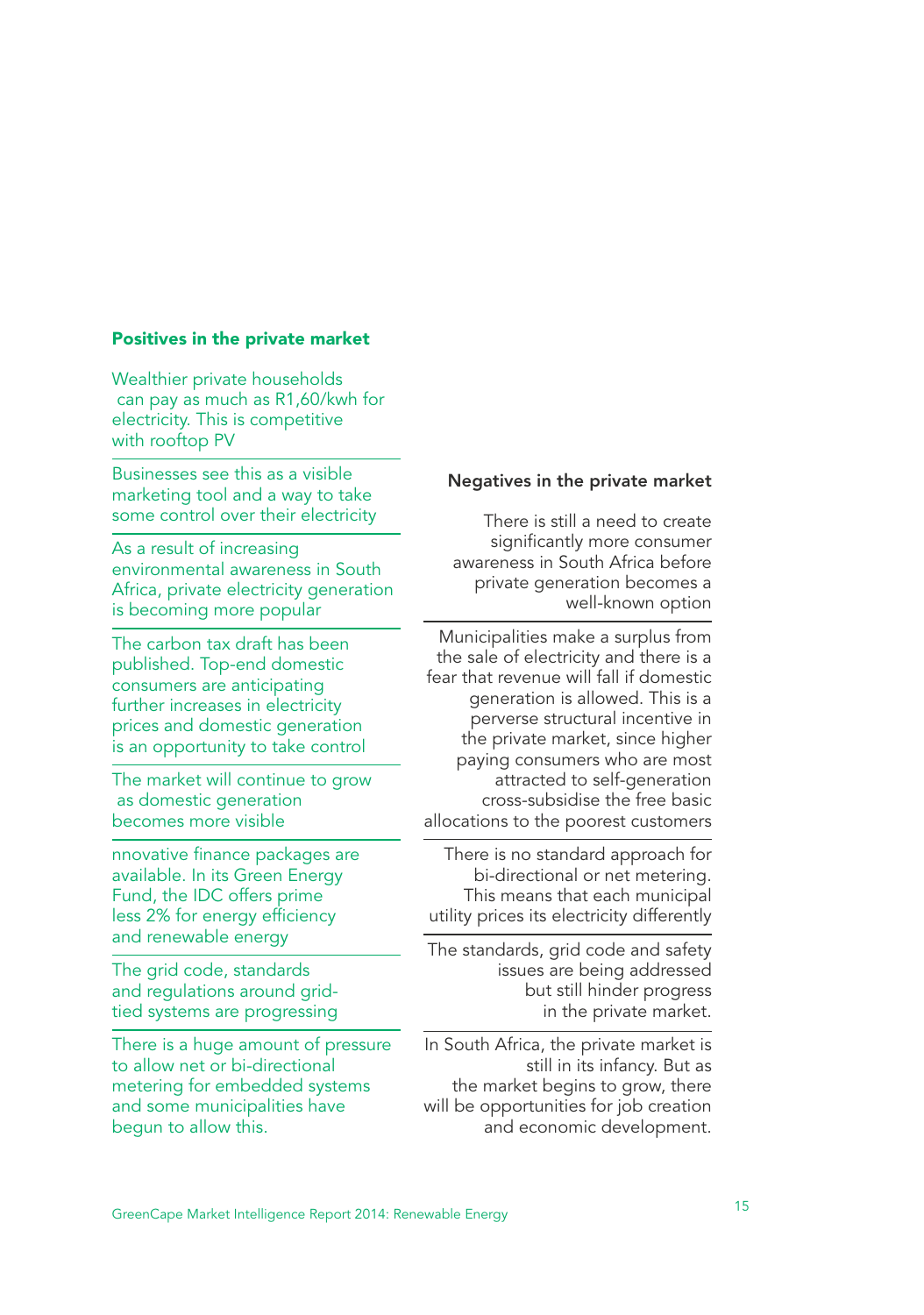In South Africa, the private market is still in its infancy. But as the market begins to grow, there will be opportunities for job creation and economic development.

Data collected from an Eskom presentation show that there are at least 37 private projects, equating to just over 7 MW in total. The geographic distribution of the projects identified by Eskom is shown below. This is not an exhaustive list, and it is limited to projects larger than 10 Kwp. The installations are typically on office blocks, farms and factories. Private households are excluded from this graph.



# **Private PV Installations by Province**

# **4. Manufacturing renewable energy components in South Africa**

The bidding programme is increasing pressure on developers to include locally manufactured key components. Greater requirements for local content are attracting more manufacturers to the country, with many establishing themselves in the Western Cape.

# **4.1 Wind**

In the wind sector, the key components in focus are wind turbine blades and towers. Two tower manufacturers – DCD in Coega and Gestamp in Atlantis – have already been set up in South Africa.

LM Wind Power has also announced it has developed business cases for two regions in South Africa.

# **4.2 Photovoltaic**

In the PV industry, the focus has been on panels, inverters, mounting structures, cables and trackers. The Western Cape is home to significant manufacturing capability to support the PV industry.

Modules: SunPower, Jinko, SolarDirect, ZnShine (pending). Inverters: AEG, SMA, Gefran, MLT-Drives.

These manufacturers could supply a significant portion of the South African market.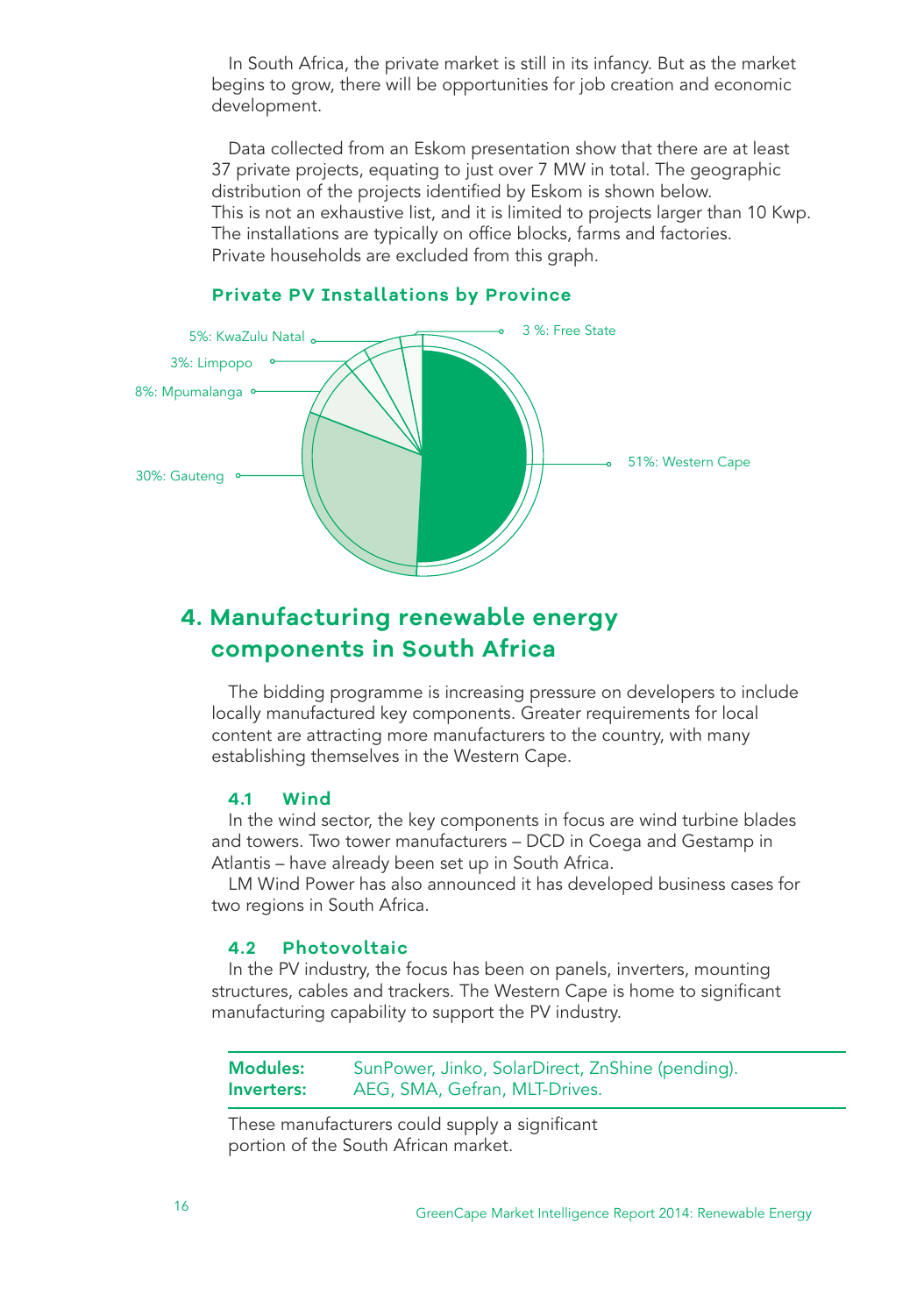# **5. Doing business in the Western Cape**

The bulk of the South African renewable energy industry is based in the Western Cape. Most of the successful developers are based in Cape Town, while the majority of professional services, engineering, procurement and construction (EPC) companies and manufacturers are based elsewhere in the province.

Of the 64 successful projects bid in the first three rounds, 39 projects were bid by developers based in the Western Cape, representing a share of over 60%. While not all the projects are based in the Western Cape, we believe this statistic indicates that the province is the industry's home base.

GreenCape aims to promote the natural advantages of the Western Cape to attract an even higher concentration of successful project companies, sub-contractors and suppliers. We aim to achieve this through our regular networking events, which focus on a particular sector or current issue within the green economy. To participate, sign up for free as a member on the GreenCape website.

The Western Cape Government has launched a broader Green Economy Strategy. This strategy focuses on embedding the green economy principles in a cross-sector strategic framework.

# **5.1 Tangible opportunities for new and existing companies**

# 1) Green Economic Hub, Atlantis

The City of Cape Town has made a large area of industrial land available for manufacturing of renewable energy components. This is a perfect opportunity for manufacturers who are interested in greenfield sites.

In collaboration with the dti, GreenCape will be establishing a special economic zone (SEZ) in Atlantis focusing on green technology manufacturing. When promulgated, this zone will offer significant incentives for investment, the most significant of which is a 15% company tax rate. It is expected that the SEZ will be designated in the second half of 2014.

### 2) Co-location

The Western Cape in general – and Cape Town in particular − offer companies significant co-location benefits. Most of the industry is located in the Western Cape, making it an easy decision for others to locate their operations here.

#### 3) Networking opportunities

GreenCape provides its members with invaluable networking opportunities, featuring speakers who are experts in the field. Previous speakers include representatives from Eskom, AEG, Actom, Cape Africa,

Council for Scientific and Industrial Research (CSIR), Cape Craft & Design Institute (CCDI), Emergent Energy, Webber Wentzel, Mazars, Cliffe Dekker, Standard Bank, Nedbank, Willis Group, Mazars and most recently, the Recycling and Economic Development Initiative of South Africa (REDISA).

These events have provided a platform for people in the industry to share their knowledge, communicate challenges and successes, and form beneficial working relationships.

### 4) Market intelligence

This report is part of the intelligence that GreenCape has acquired over three years of working in the green economy. GreenCape is a free and public resource for companies and individuals interested in accessing the market in South Africa.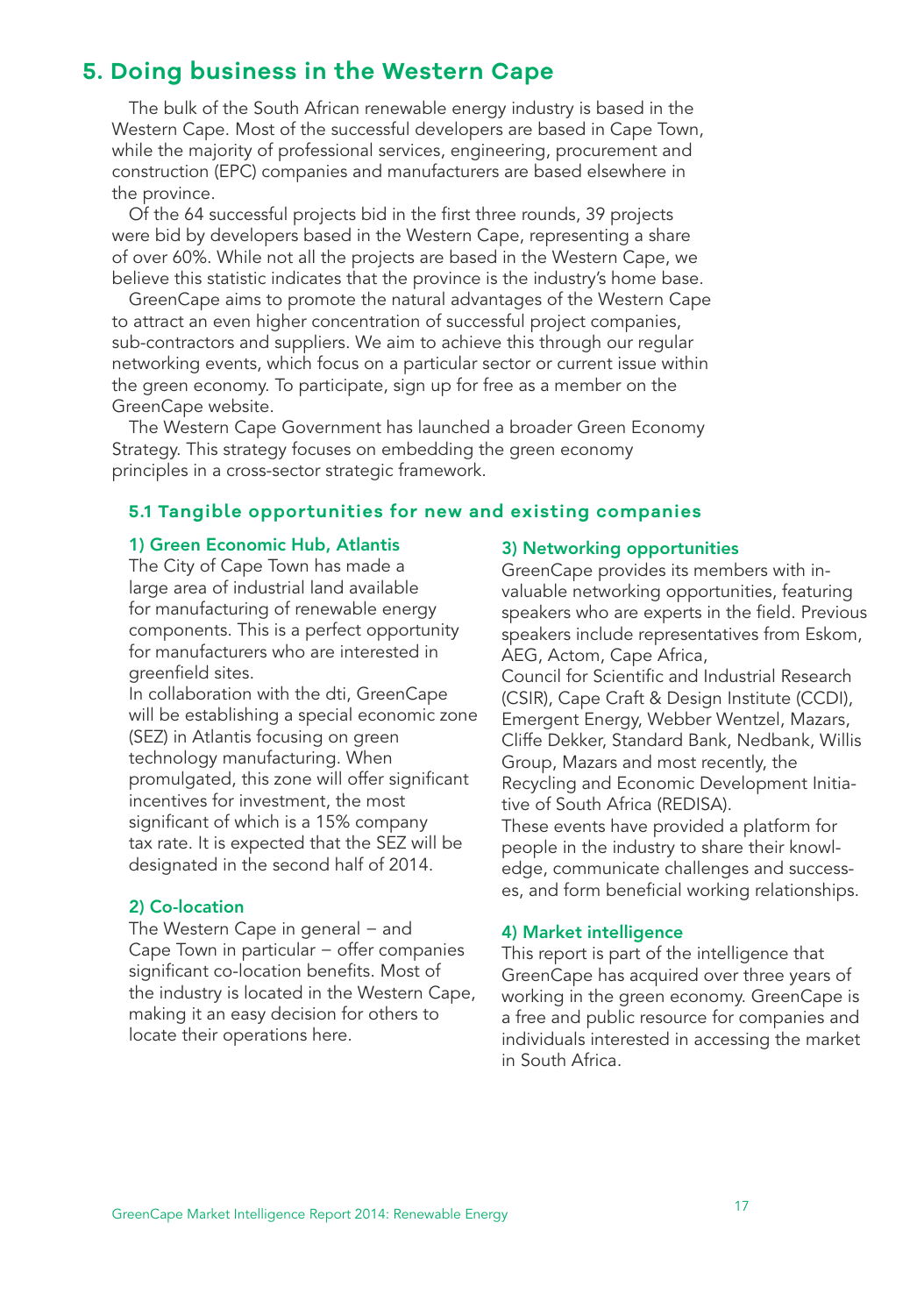# **Appendix: How to become an independent power producer (IPP)**

# **1. Find a site**

After locating a suitable site for wind or solar energy, the first step towards acquiring a Purchase Power Agreement (PPA) from the DoE depends on whether the investor intends to purchase the land outright or to lease a portion from the land owner. If the former is the case, then the investor can proceed directly to acquiring planning permission. If a lease is intended, the process becomes slightly more rigorous.

# **2. Obtain Department of Agriculture approval for the lease agreement**

The Sub-Division of Agricultural Land Act 70 of 1970 (Act 70/70) governs the sub-division of agricultural land, as its name indicates. Agricultural land may only be sub-divided if it can be argued that both sub-divided portions will be economically viable independent entities. A lease of longer than nine years is deemed by the Act to require the same approval process as sub-division. The Department of Agriculture, Forestry and Fisheries (DAFF) has decided that it will not allow sub-division to build renewable energy plants but will allow leases of up to 25 years under certain conditions.

However, an investor wishing to lease land should apply for Act 70/70 approval of the lease before signing such a lease. The application requires a draft of the lease agreement, a layout of potential wind turbine or solar sites and a soil analysis from an agronomist to indicate the site's cultivation potential.

# To give approval under Act 70/70, the DAFF has indicated that it will require the lease to meet certain conditions, as follows:

The farmer is entitled to continue farming

The lessee is responsible for any land erosion or soil damage Incurred during the lease period

At the end of the lease, all equipment will be removed and the land restored to its original condition

The land owner should be made aware that the existence of the lease could affect the value of his/her land

There can be an option to renew the lease

The lease may not affect the farmer's water rights.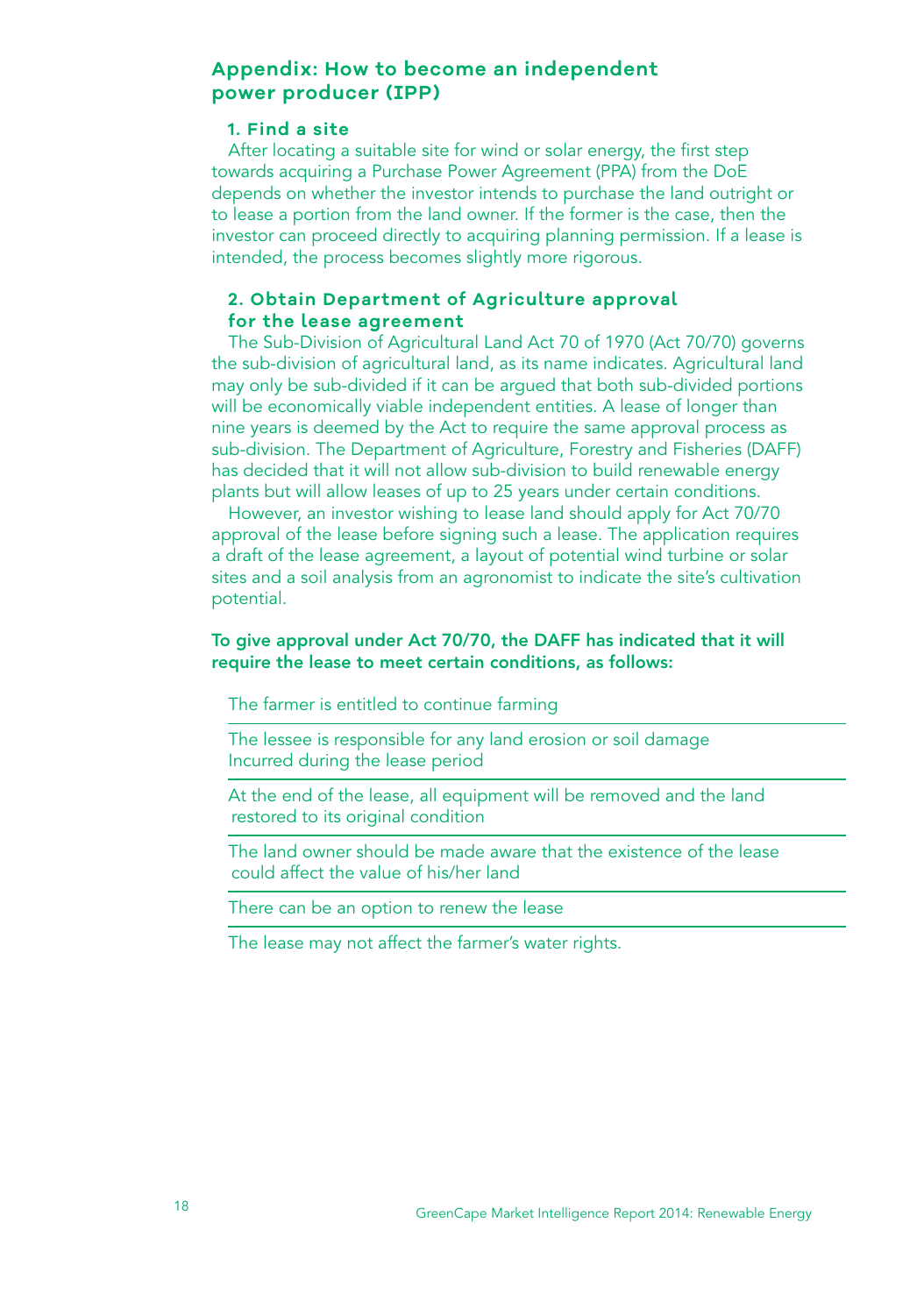# **3. Apply for planning permission**

Planning permission needs to be obtained for any development. In the Western Cape, this is subject to the Land Use Planning Ordinance (LUPO) 15/1985. This ordinance requires planning permission to be applied for from the local authority in which the land is situated. The government has decided that the appropriate planning permission for a power plant on agricultural land is a 'consent use'. A town planner familiar with working with the local municipality should submit this application.

# **4. Conduct an environmental impact assessment\***

An environmental impact assessment (EIA) will be required. This process requires the assistance of an EIA consultant and takes between 12 and 24 months. It is likely that the Department of Environmental Affairs (DoEA) will require the following specialist studies:

| Visual impact assessment     | Agronomy report.                     |
|------------------------------|--------------------------------------|
| <b>Paleontological study</b> | <b>Archaeological study</b>          |
| Avifauna and bat study.      | <b>Botanical, zoological and EIA</b> |

Both national and provincial DoEA have been working on mapping the criteria they use for assessing potential wind and solar sites so that potential developers can use the information to guide their site selection.

# **5. Secure a tie-in agreement with Eskom**

The potential IPP will need to obtain a tie-in agreement with Eskom to sell power via the grid. While the process may change in the future, the current process is as follows:

# Contact the regional head of distribution for Eskom for the region in which your plant is expected to be built and determine:

Whether the grid in that location can take the power you wish to produce Whether Eskom will allow IPPs to tie in at the line or substation in that location and what the conditions would be

# Apply for a cost estimate letter.

 At the time of writing, Eskom will only negotiate and agree tie-in agreements with parties that have been selected by the DoE for negotiating a PPA. This cost estimate letter will provide an estimate of the costs involved in tying to the grid at the requested point, a quote on an upfront connection charge and a quote on an annual agency fee

# Once the IPP has been selected by the DoE and a PPA is being negotiated, Eskom will update these costs.

The IPP will is required to accept responsibility for these costs before a tie-in agreement can be concluded.

#### Note that there is a proposal which will require 12 months' monitoring of bat and bird life both before and after construction

\*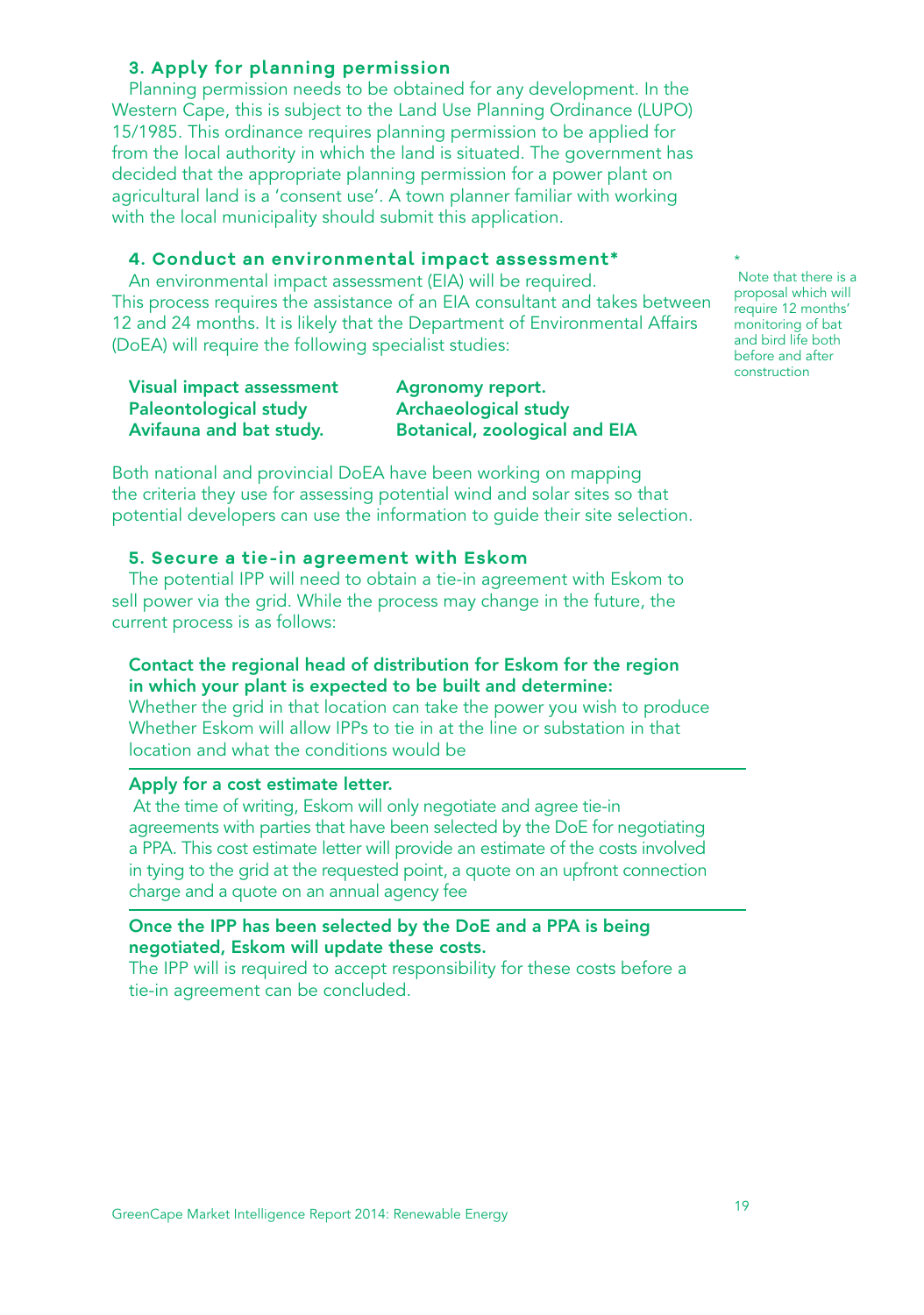# **6. Apply for a generating licence**

At the time of writing, IPPs can only apply for a generating licence from NERSA once they have been preselected by the DoE and have agreed a tie-in agreement with Eskom. This procedure is a formality and should not prove an additional hurdle.

# **7. How do you get your project selected by the DoE for a PPA?**

At the time of writing, the indication is that the DoE and National Treasury will run a rolling request for proposal (RFP) process that will call for proposals from prospective IPPs regarding projects that have sufficiently progressed to the point that proof of financing is available. This rolling process will be run a number of times each year until the annual allocation of renewable energy projects as set out in the IRP2010 have been approved. At the time of writing, it is expected that this process will be governed by repeated rounds of bidding.

# **8. Civil aviation approval**

Wind power applicants will need to obtain civil aviation approval for the development of the site.

# **9. Department of Water Affairs (DWA)**

A letter of approval is needed from DWA, whose interest is focused on the water requirements during the site construction and operation.

# **10. Section 53 at the Department of Mineral Resources (DoMR)**

It is prudent to apply for a sterilisation of mining rights at the DoMR. This is not a bid requirement but it could pose problems at a later stage.

# **11. How much renewable energy will be purchased?**

The IRP is currently under revision. The annual allocation is expected to be approximately 1 000 MW for wind, 1 000 MW for PV, 200 MW for CSP and 200 MW for others − until capacity is reached. The National Planning Commission has set this capacity at 20 GW. The original IRP set it at 17,8 GW. The revised IRP is expected to set the capacity at a similar level.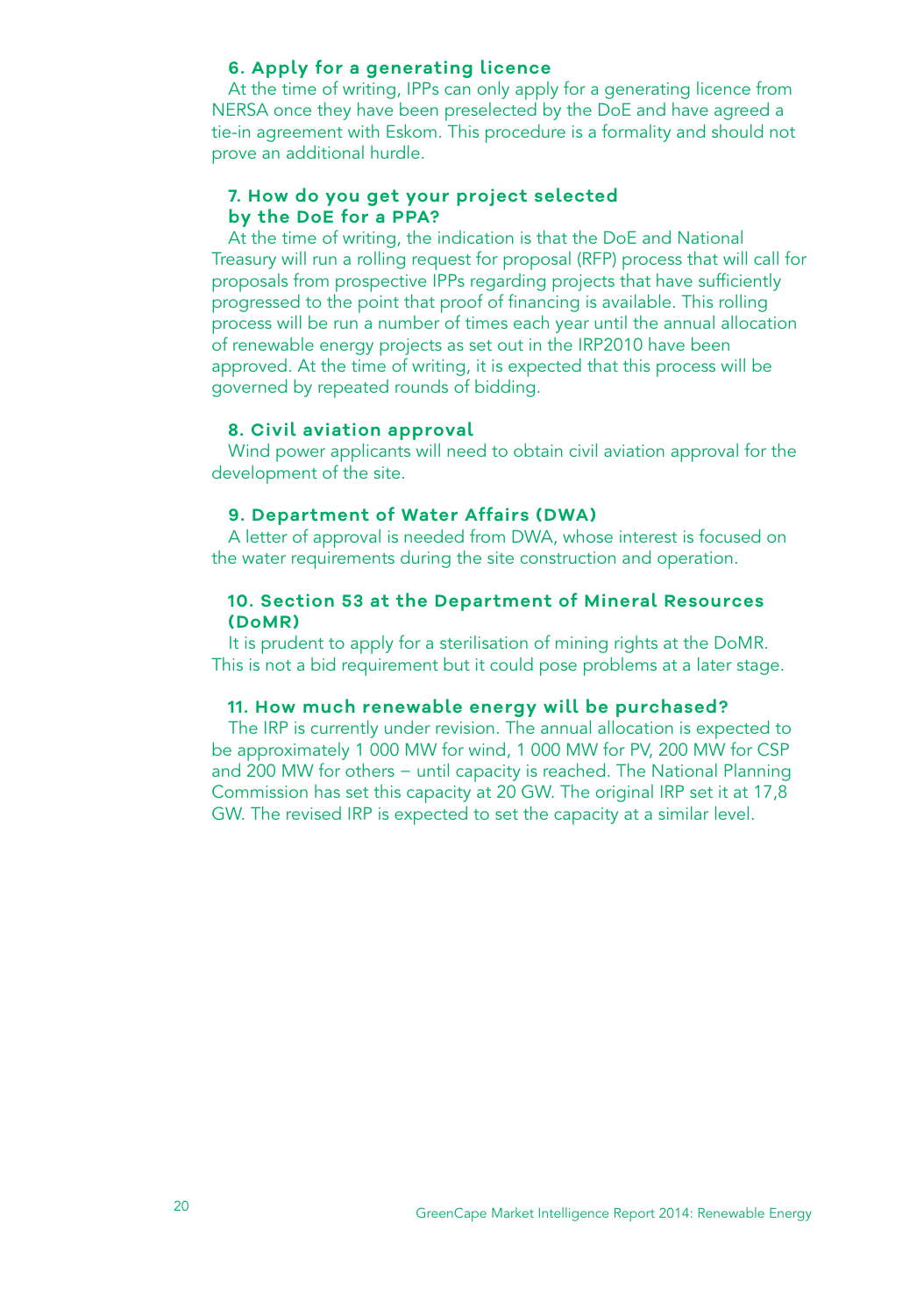# **Notes:**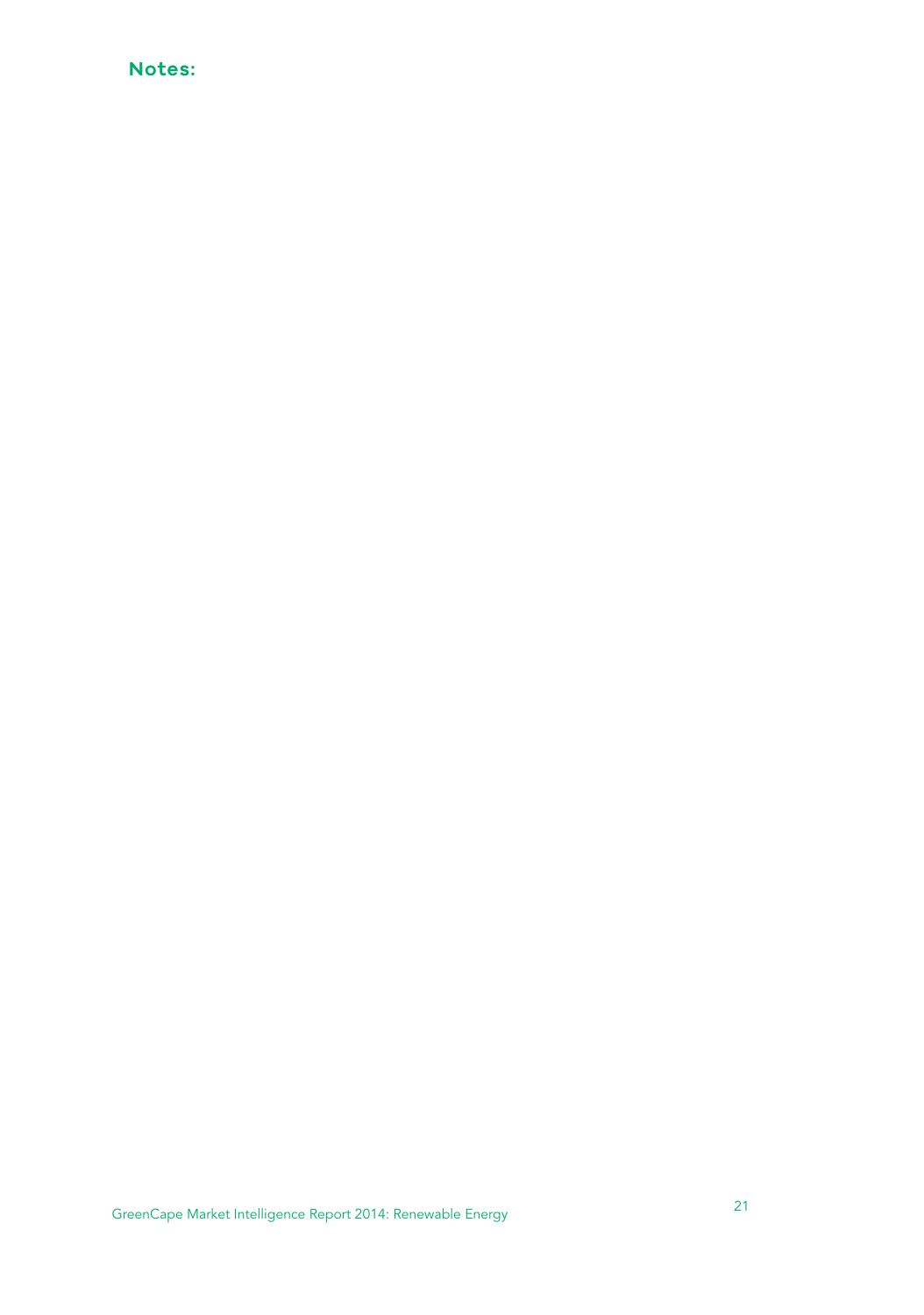# **Notes:**